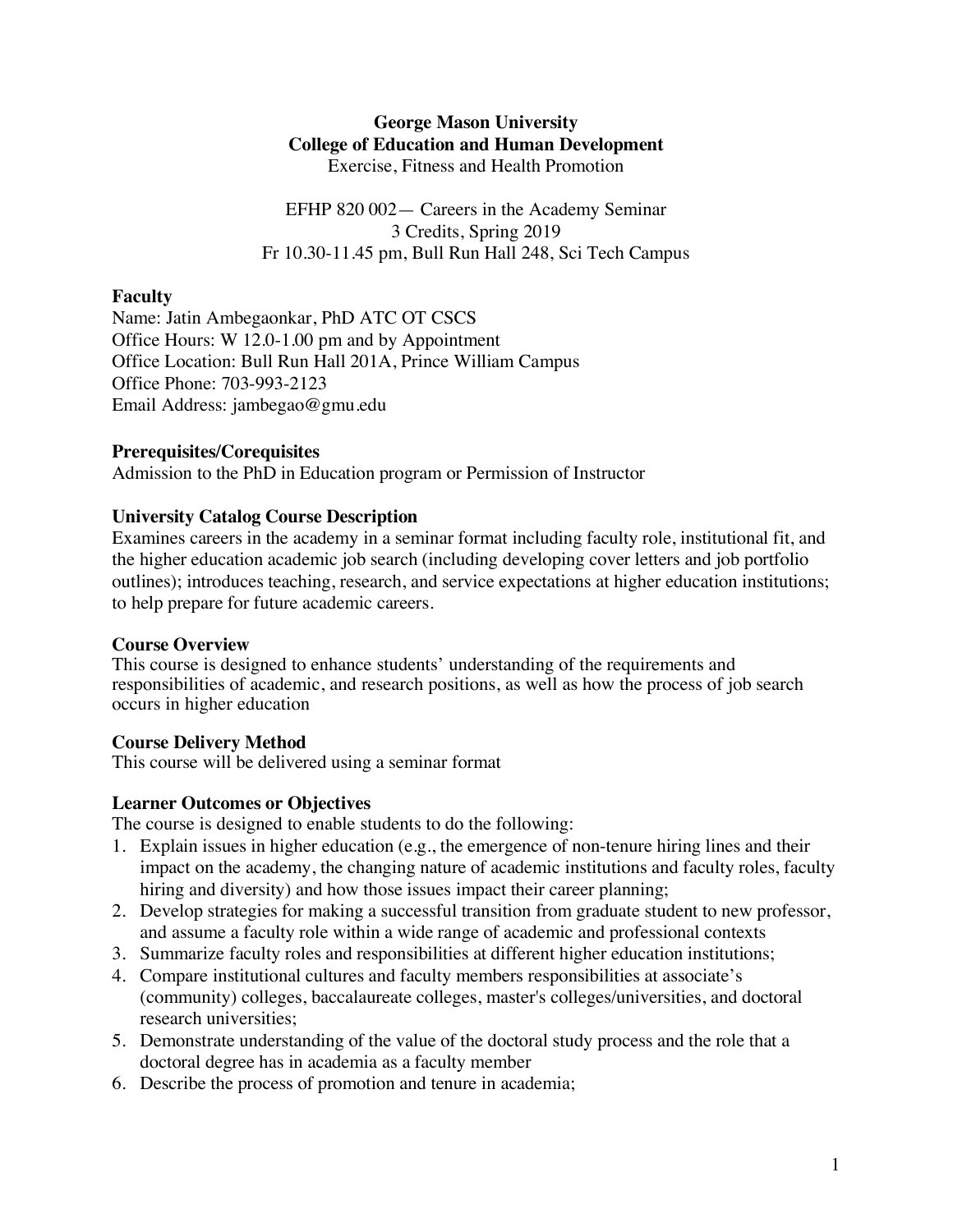- 7. Apply practical strategies for undertaking an academic job search, including an awareness of the role of institutional fit and of academic job categories in a successful job search;
- 8. Explain careers in the academy including what it means to be an academic professional and a colleague in a variety of institutional contexts

# **Required Texts**

- 1. Birnbaum, Robert, (1991) [RB] How Colleges Work: The Cybernetics of Academic Organization and Leadership ISBN: 978-1-55542-354-4 , 288 pages Josey-Bass/ Wiley https://www.wiley.com/WileyCDA/WileyTitle/productCd-155542354X,miniSiteCd-JBHIGHERED.html
- 2. Goodwin, Craufurd D. & DeNeef A. Leigh (Eds) (2007) [GD] The Academics Handbook: Duke University Press https://www.dukeupress.edu/the-academics-handbook
- 3. Other Readings assigned by instructor
- 4. Chronicle of Higher Education

# **Academic Load**

Although many students must work to meet living expenses, employment and personal responsibilities are not a consideration for missed classes, late or incomplete assignments, the course content, or the course schedule (see http://catalog.gmu.edu). Student employment does not take priority over academic obligations. I recognize that many students need to work in order to meet living expenses, however, there are distinct guidelines for students in terms of the number of credit hours which should be attempted based on how many hours per week a student has outside employment. For additional information on this subject, please see the GMU Academic Catalog (http://catalog.gmu.edu/content.php?catoid=5&navoid=104#Registration\_attendance) for further information. Students who fail to observe these guidelines may expect no special consideration for academic problems arising from the pressures of employment.

# **Honor Code**

Students are held to the standards of the George Mason University Honor Code (see http://honorcode.gmu.edu for details). Violations, including cheating and plagiarism, will be reported to the Honor Committee. Student assignments may be put through plagiarism detecting software.

GMU is an Honor Code University; please see the University Catalog for a full description of the code and the honor committee process. The principle of academic integrity is taken very seriously and violations are treated gravely. What does academic integrity mean in this course? First, it means that when you are responsible for a task, you will be the one to perform that task. When you rely on someone else's work in an aspect of the performance of that task, you will give full credit in the proper, accepted form. Another aspect of academic integrity is the free play of ideas. Vigorous discussion and debate are encouraged in this course, the firm expectation that all aspects of the class will be conducted with civility and respect for differing ideas, perspectives and traditions. When in doubt, please ask for guidance and clarification.

# **Course Performance Evaluation**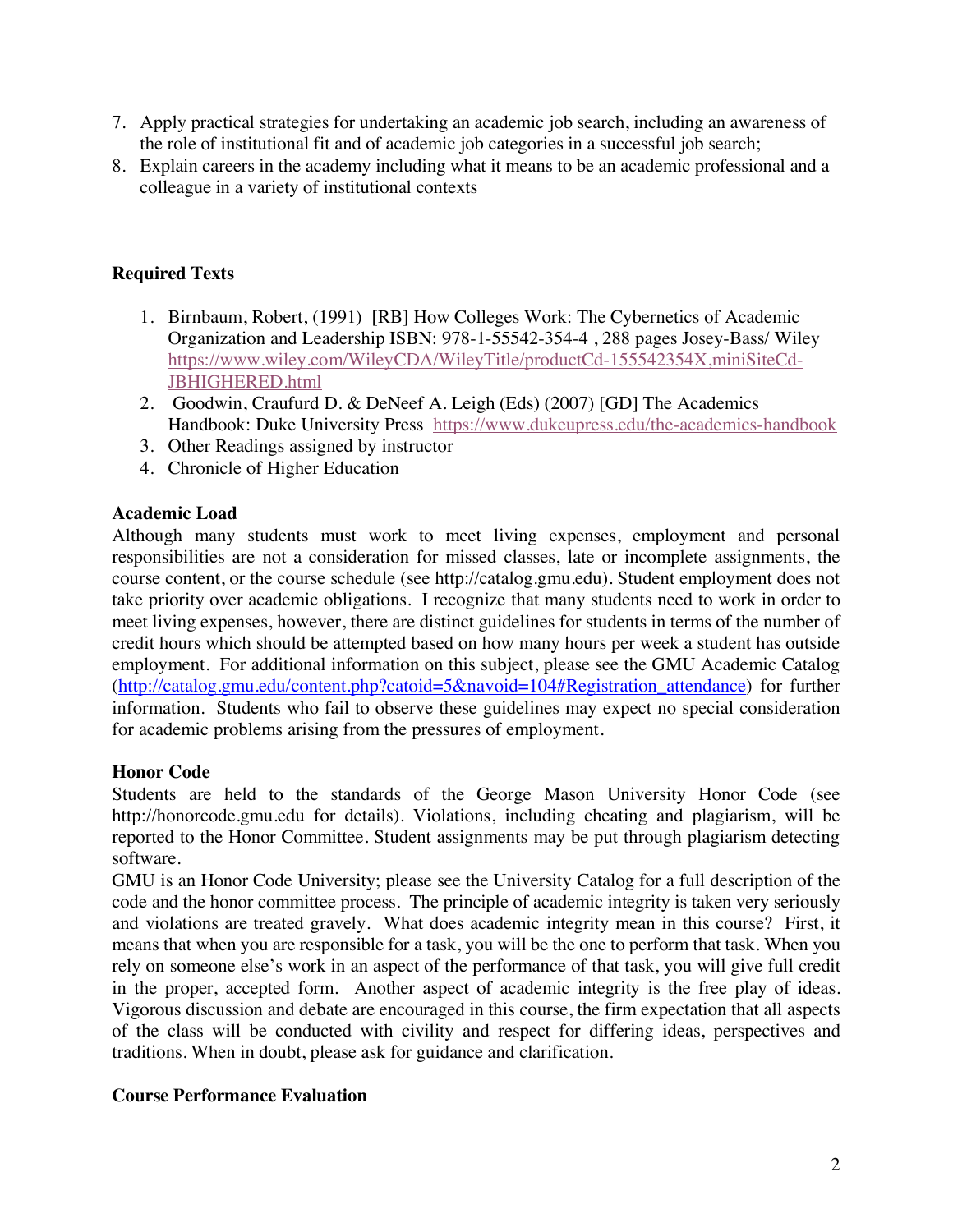Students are expected to submit all assignments on time in the manner outlined by the instructor

- **1. Class Participation**: Students will actively participate in discussions and provide peers feedback on their papers and presentations.
- **2. Critical Topic Paper**: Students will choose a current controversial topic of interest from their field and get approval from instructor. They will then write a 4 page (double spaced 12 pt font Times New Roman, AMA Format) and explain their opinions about whether they support or oppose the topic, and explain the reasoning for their arguments in a written essay format paper
- **3. Critical Topic Oral Presentation**: Students will make a 5 minute oral presentation about the chosen current controversial topic from their field. They will then explain their opinions about whether support or oppose the topic, and explain the reasoning for their arguments.
- **4. Peer Feedback:** Students will provide critical oral feedback on at least 2 of their peers' presentations in class.
- **5. Job Search:** Students will choose at least 2 advertised positions within the student's area of interest. They will get approval from instructor for one of the positions.
- **6. Job Search Portfolio**: Students will then prepare a job application for an advertised position within the student's area of interest. The portfolio will include analysis of institutional fit, teaching philosophy, curriculum vitae, cover letter, research statement, and other materials to match a selected job description.
- **7. Interview:** The student will choose a faculty mentor from the program, school, college, or university. They will then schedule a mock interview with the faculty member, and have a conversation about the faculty member's journey in academia. The student will then meet with the faculty to receive feedback about the interview, and explore additional aspects improve performance on the process.

| 5.00                                  |                      |    |               |
|---------------------------------------|----------------------|----|---------------|
| <b>ASSESSMENT METHOD</b>              | <b>NUMBER POINTS</b> |    | <b>POINTS</b> |
| <b>Class Participation</b>            |                      |    |               |
| <b>Critical Topic Paper</b>           |                      | 20 | 20            |
| <b>Critical Topic Oral Discussion</b> |                      | 20 | 20            |
| Peer Feedback                         |                      |    | 10            |
| Job Search                            |                      |    |               |
| Job Search Portfolio                  |                      | 20 | 20            |
| Interview                             |                      |    |               |
| <b>Interview Feedback</b>             |                      |    |               |
| <b>TOTAL</b>                          |                      |    | 100           |

### **Grading Scale**

The student's final letter grade will be earned based on the following scale:

| Grade | Percentage | Quality<br>Points | Grade | Percentage | Quality<br>Points |
|-------|------------|-------------------|-------|------------|-------------------|
| A+    | 93%        | 4.00              | В     | 83%        | 3.00              |
| A     | 93%        | 4.00              | $R-*$ | 80%        | 2.67              |
| A-    | 90%        | 3.67              |       | 73%        | 2.00              |
| B+    | 87%        | 3.33              | F     | $< 73\%$   | 0.00              |

**\*** Although a B- is a satisfactory grade for a course, students must maintain a 3.00 average in their degree program and present a 3.00 GPA on the courses listed on the graduation application.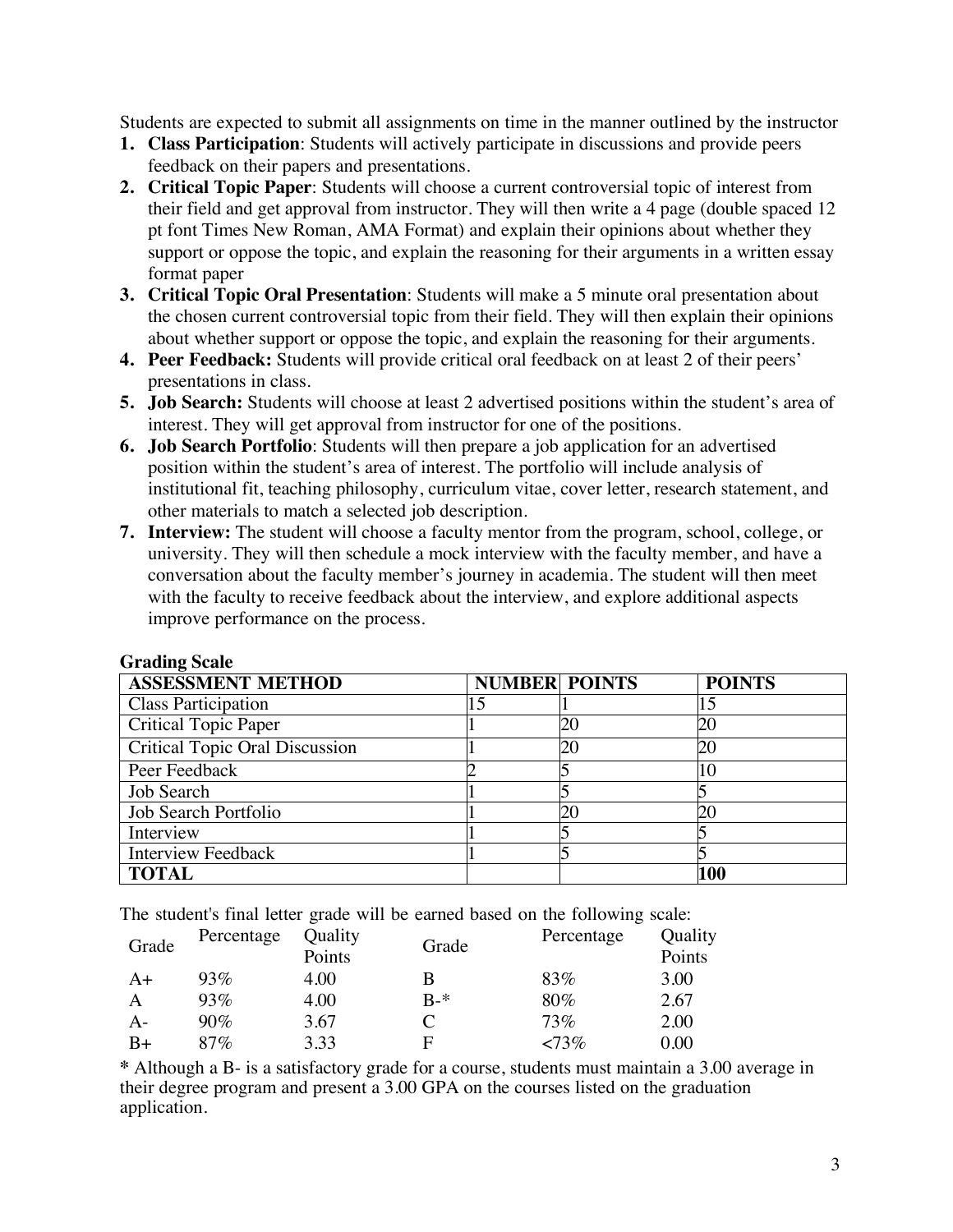# **Tentative Class Schedule**

| Date    | <b>Topic</b>                                                                                                                            | <b>Readings</b>                                                                                                                                                                                                                                                                                                                                                                                                                                                                                                                                                                              | <b>Assignment Due</b><br><b>Date</b>       |
|---------|-----------------------------------------------------------------------------------------------------------------------------------------|----------------------------------------------------------------------------------------------------------------------------------------------------------------------------------------------------------------------------------------------------------------------------------------------------------------------------------------------------------------------------------------------------------------------------------------------------------------------------------------------------------------------------------------------------------------------------------------------|--------------------------------------------|
| Week #1 | Successfully<br>navigating a<br>Doctoral Program                                                                                        |                                                                                                                                                                                                                                                                                                                                                                                                                                                                                                                                                                                              |                                            |
| Week #2 | Carnegie<br>Classifications,<br><b>Institutional Type</b><br>and Institutional Fit,<br>Expectations,<br>Advantages and<br>Disadvantages | $GD - Ch$ 1, 2, 3<br>• The Carnegie Foundation for the<br>Advancement of Teaching: Basic<br><b>Classification Descriptions.</b><br>www.carnegieclassifications.iu.edu/<br>• Gene Fant, "'What If I've Never Heard of<br>This Place?' A 30-Minute Internet Search<br>for Job Seekers." The<br>Chronicle of Higher Education Friday,<br>February 19, 2001.<br>https://www.chronicle.com/article/What-If-<br>Ive-Never-Heard-of/45565<br>Rob Jenkins, "Know Thy Students."<br>Chronicle of Higher Education Sept. 30,<br>2005.<br>https://www.chronicle.com/article/Know-<br>Thy-Students/45068 |                                            |
| Week #3 | How Colleges Work<br>- Understanding<br>Colleges/Universitie<br>s as Organizations                                                      | $RB - Part 1$<br>$GD - Ch$ 29, 30, 31<br>Gary A. Olson July 23, 2009 The<br>Chronicle of Higher Education<br>https://www.chronicle.com/article/Exactly-<br>What-Is-Shared/47065                                                                                                                                                                                                                                                                                                                                                                                                              |                                            |
| Week #4 | Academia:<br><b>Institutional Mission</b><br>/ Strategic Plan,<br>Academic Freedom,<br><b>Responsible Practice</b>                      | $GD - Ch 7, 8, 9, 10$                                                                                                                                                                                                                                                                                                                                                                                                                                                                                                                                                                        | <b>Critical Paper</b><br><b>Topics Due</b> |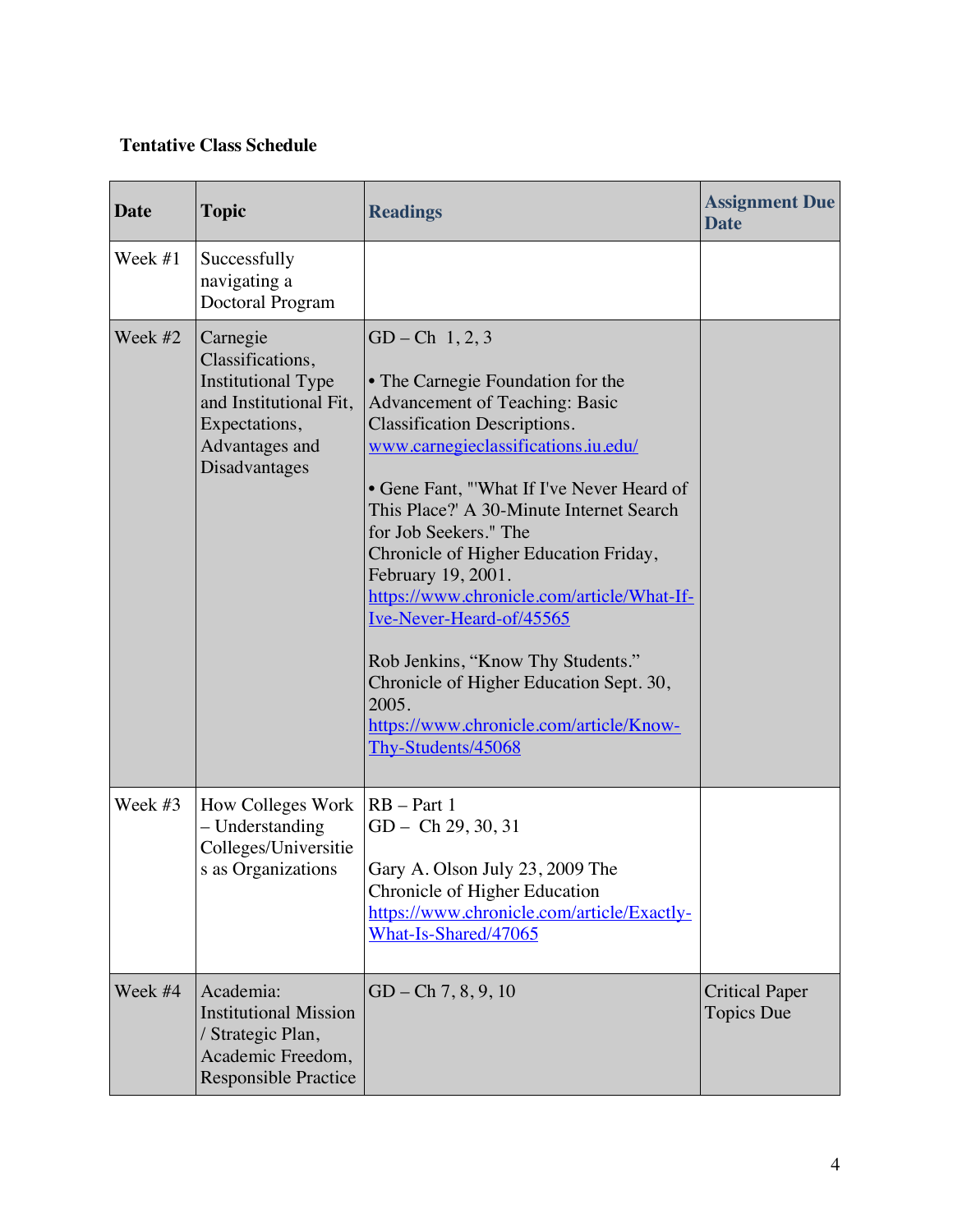| Week #5 | Models of<br>Organizational<br>Functioning in<br>Academia                            | $RB - Part 2$                                                                                                                                                                                                                                                                                                                             |                                              |
|---------|--------------------------------------------------------------------------------------|-------------------------------------------------------------------------------------------------------------------------------------------------------------------------------------------------------------------------------------------------------------------------------------------------------------------------------------------|----------------------------------------------|
| Week #6 | Promotion & Tenure<br>Process: Success in<br>Academia                                | $GD - Ch$ 14, 15, 16<br>How to Be Strategic on the Tenure Track<br>Manya Whitaker October 21, 2018<br>Chronicle of Higher Education<br>https://www.chronicle.com/article/How-to-<br>Be-Strategic-on-the/244863                                                                                                                            |                                              |
| Week #7 | Being Different and<br>Similar                                                       | $GD - 5, 6$                                                                                                                                                                                                                                                                                                                               | <b>Job Search</b><br>Positions<br>Identified |
| Week #8 | and Funding                                                                          | Conflict, Resolution, $ GD - Ch 4, 22, 23, 24, 25$                                                                                                                                                                                                                                                                                        |                                              |
| Week #9 | Mentor and Mentee:<br>Student advising $&$<br>undergraduate and<br>graduate students | $RB - Part 3$<br>$GD - Ch$ 19<br>Jeffrey J. Selingo Here's What Today's<br>Students Want From College October 21,<br>2018 Chronicle of Higher Education<br>https://www.chronicle.com/article/Here-s-<br>What-Today-s/244829<br>Drew Appleby, "Academic Advising"<br>Parts 1-5<br>https://dus.psu.edu/mentor/old/articles/appl<br>eby0.htm |                                              |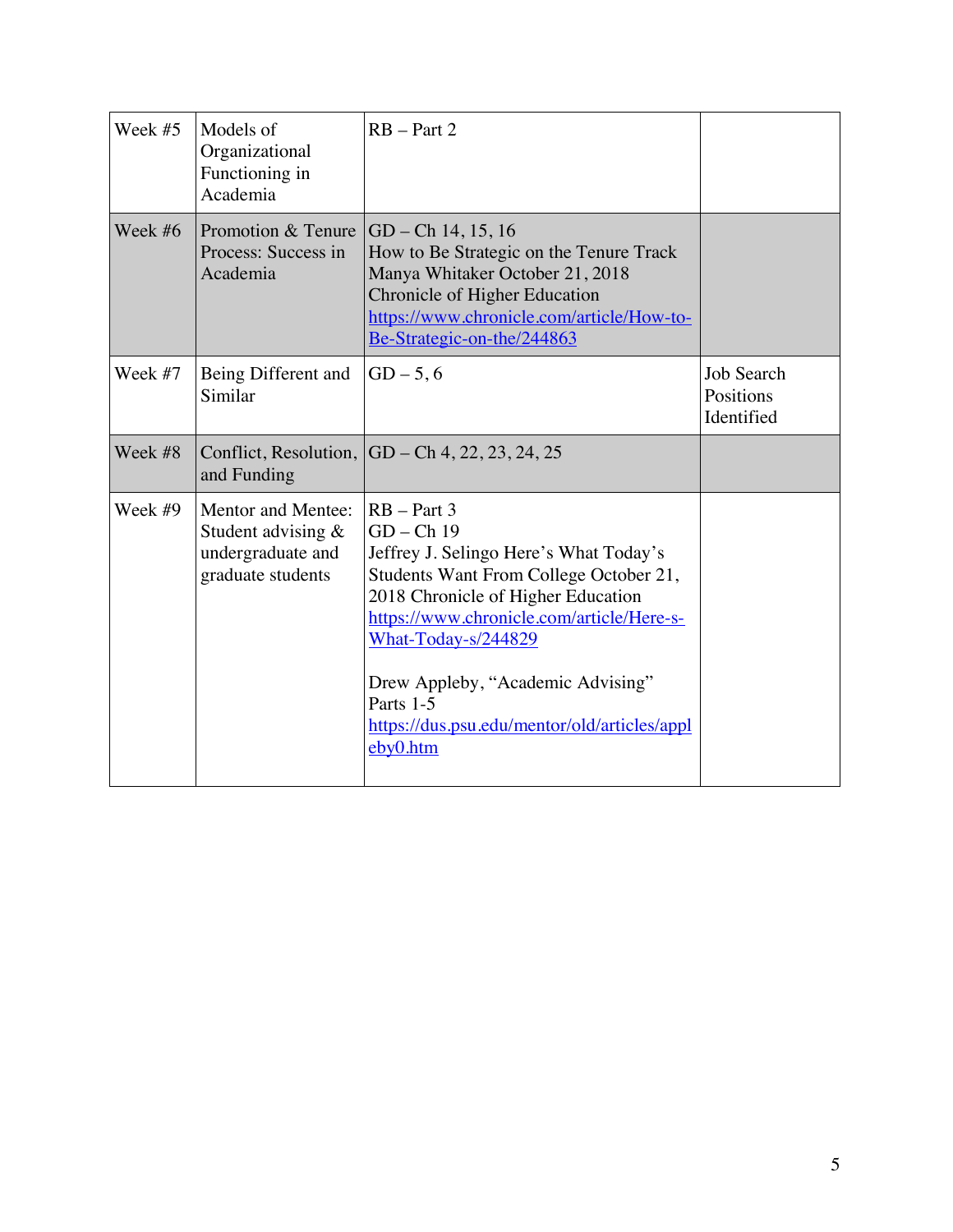| Week $\#10$ Job Search:<br>Timeline<br>Analysis of<br>institutional<br>fit<br>Teaching<br>philosophy,<br>Curriculum<br>Vitae,<br>Cover Letter,<br>Research<br>Statement,<br>Salaries/Bene<br>fits/Question<br>S | $GD - Ch$ 11, 12, 13<br>Mary Dillon Johnson, "Advice From Your<br>Peers." Chronicle of Higher Education,<br>Thursday, July 15, 2004.<br>https://www.chronicle.com/article/Advice-<br>From-Your-Peers/44688<br>Julie Miller Vick and Jennifer S. Furlong.<br>"The CV Doctor Returns." The Chronicle<br>of Higher Education. Nov 2010<br>https://www.chronicle.com/article/The-<br>CV-Doctor-Returns-2010/124492<br>Mary Heiberger an Julie Vick, "How to<br>Write Appealing Cover Letters." Chronicle<br>of Higher Education, April 21, 2000.<br>https://www.chronicle.com/article/How-to-<br>Write-Appealing-Cover/46284                                                             | <b>Critical Topic</b><br>Paper Due |
|-----------------------------------------------------------------------------------------------------------------------------------------------------------------------------------------------------------------|--------------------------------------------------------------------------------------------------------------------------------------------------------------------------------------------------------------------------------------------------------------------------------------------------------------------------------------------------------------------------------------------------------------------------------------------------------------------------------------------------------------------------------------------------------------------------------------------------------------------------------------------------------------------------------------|------------------------------------|
| Week $\#11$ Job Interview:<br>Phone<br>interview<br>Campus<br>interview                                                                                                                                         | The Professor Is In: The First-Round<br>Interview Versus the Campus Visit<br>Karen Kelsky November 13, 2018<br>https://www.chronicle.com/article/The-<br>Professor-Is-In-<br>The/245059?cid=wcontentgrid<br>Trina Sego and Jef Richards, "Ph.D.<br>Interview Preparation Guide."<br>Mark Wasicsko, "The Fourth Factor for<br>Hiring." Chronicle of Higher Education,<br>Tuesday, February 15, 2005.<br>https://www.chronicle.com/article/The-<br>Fourth-Factor-for-Hiring/45104<br>Julie Miller and Jennifer Furlong, "Asking<br>the Right Questions." Chronicle of Higher<br>Education, January 11, 2006.<br>https://www.chronicle.com/article/Asking-<br>the-Right-Questions/46896 | <b>Job Search</b><br>Portfolio Due |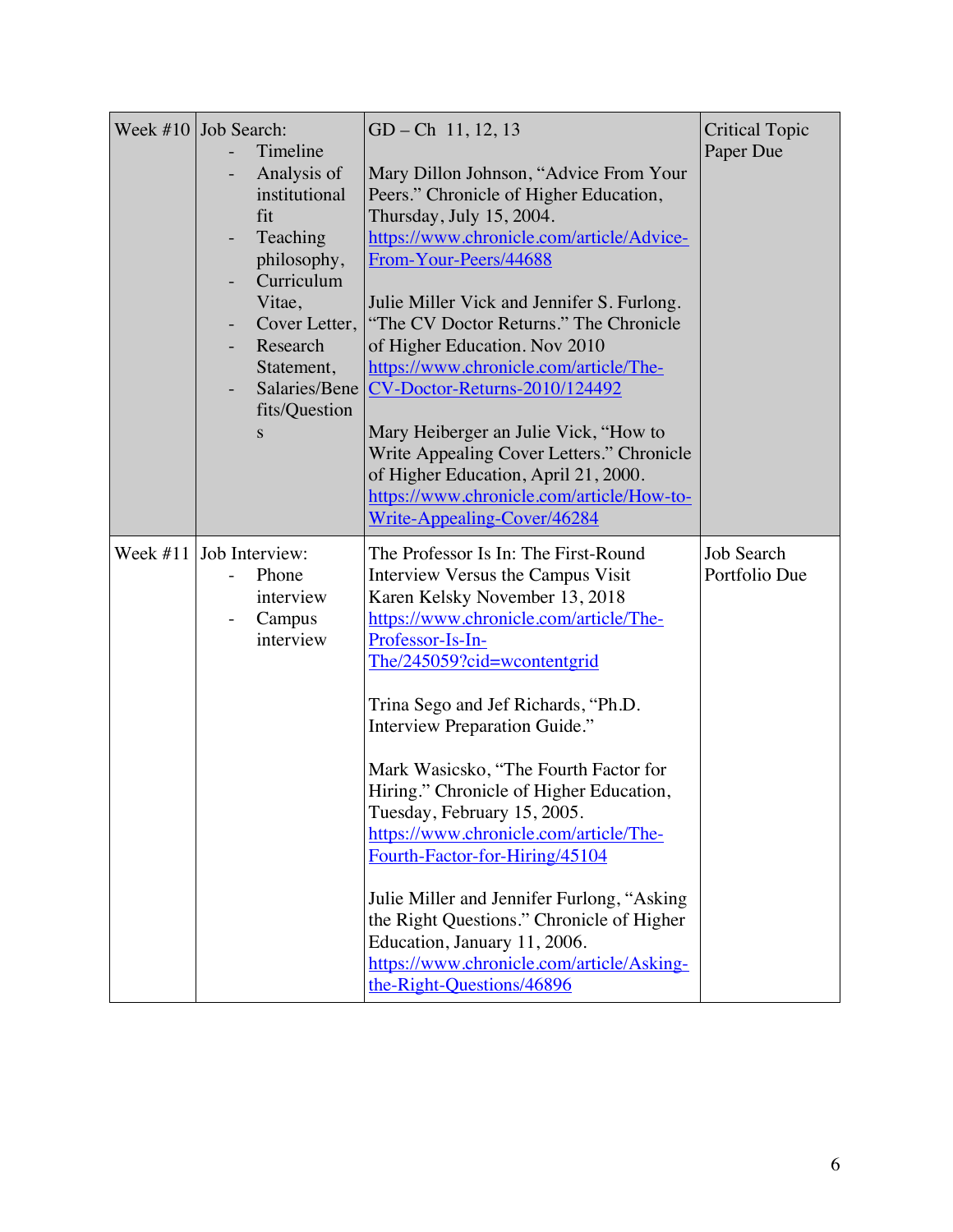|                                                                                                                                                                         | Week $\#12$ Personal and<br>Professional Balance                                             | Don't Spend Your Holiday Break Writing<br>Rebecca Schuman December 12, 2018<br>https://www.chronicle.com/article/Don-t-<br>Spend-Your-<br>Holiday/245292?cid=wsinglestory<br>Robin Wilson, "How Babies Alter Careers<br>for Academics," The Chronicle of Higher<br><b>Education</b> , December<br>5, 2003.<br>https://www.chronicle.com/article/How-<br>Babies-Alter-Careers-for/8586<br>When it comes to having a family and an<br>academic career, find what works for you,<br>Vivienne Raper Oct. 10, 2017<br>http://www.sciencemag.org/careers/2017/1<br>O/when-it-comes-having-family-and-<br>academic-career-find-what-works-you |                                                          |
|-------------------------------------------------------------------------------------------------------------------------------------------------------------------------|----------------------------------------------------------------------------------------------|----------------------------------------------------------------------------------------------------------------------------------------------------------------------------------------------------------------------------------------------------------------------------------------------------------------------------------------------------------------------------------------------------------------------------------------------------------------------------------------------------------------------------------------------------------------------------------------------------------------------------------------|----------------------------------------------------------|
|                                                                                                                                                                         | Week $\#13$ Interviews                                                                       |                                                                                                                                                                                                                                                                                                                                                                                                                                                                                                                                                                                                                                        | Interviews to be<br>completed                            |
| Week $#14$                                                                                                                                                              | <b>Critical Topic</b><br>Presentations                                                       |                                                                                                                                                                                                                                                                                                                                                                                                                                                                                                                                                                                                                                        | <b>Critical Topic</b><br><b>Oral Presentation</b><br>Due |
|                                                                                                                                                                         | Week $#15$ Making the<br><b>Transition</b> from<br>Student to Junior<br>Faculty/Professional | GD 19, 20<br>https://career.berkeley.edu/PhDs/PhDtransi<br>tion                                                                                                                                                                                                                                                                                                                                                                                                                                                                                                                                                                        | Interview<br><b>Feedback Due</b>                         |
| Note: The instructor reserves the right to make changes to the course<br>syllabus and/or schedule at any time. Students will always be<br>informed of any changes made. |                                                                                              |                                                                                                                                                                                                                                                                                                                                                                                                                                                                                                                                                                                                                                        |                                                          |

*Note: Faculty reserves the right to alter the schedule as necessary, with notification to students.*

# **Core Values Commitment**

The College of Education and Human Development is committed to collaboration, ethical leadership, innovation, research-based practice, and social justice. Students are expected to adhere to these principles: http://cehd.gmu.edu/values/.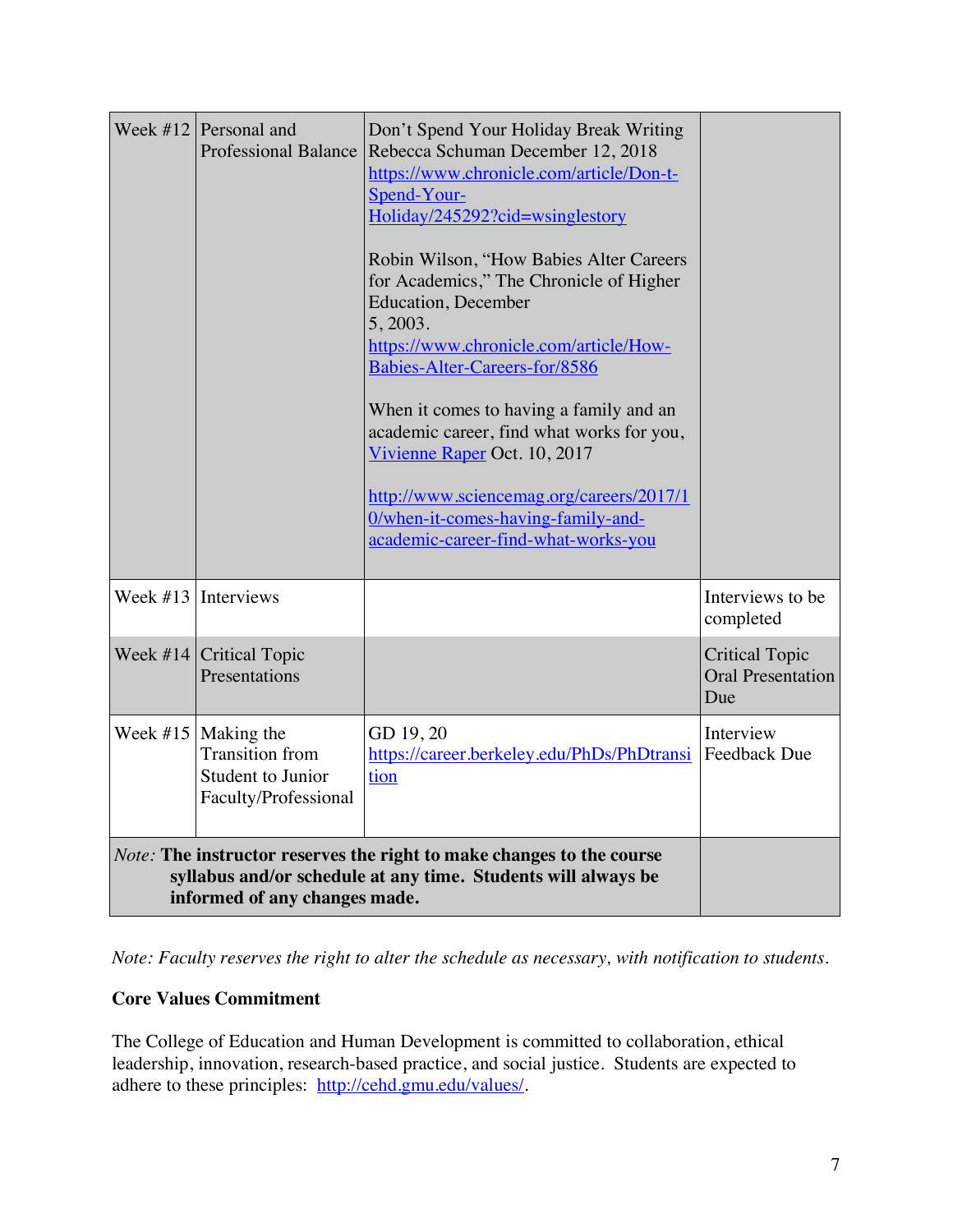## **GMU Policies and Resources for Students**

### *Policies*

- Students must adhere to the guidelines of the Mason Honor Code (see http://oai.gmu.edu/the-mason-honor-code/).
- Students must follow the university policy for Responsible Use of Computing (see http://universitypolicy.gmu.edu/policies/responsible-use-of-computing/).
- Students are responsible for the content of university communications sent to their Mason email account and are required to activate their account and check it regularly. All communication from the university, college, school, and program will be sent to students **solely** through their Mason email account.
- Students with disabilities who seek accommodations in a course must be registered with George Mason University Disability Services. Approved accommodations will begin at the time the written letter from Disability Services is received by the instructor (see http://ods.gmu.edu/).
- Students must follow the university policy stating that all sound emitting devices shall be silenced during class unless otherwise authorized by the instructor.

# *Campus Resources*

- Support for submission of assignments to Tk20 should be directed to  $\frac{tk20\text{help@gmu.edu}}{tk20\text{help@gmu.edu}}$ or https://cehd.gmu.edu/aero/tk20. Questions or concerns regarding use of Blackboard should be directed to http://coursessupport.gmu.edu/.
- For information on student support resources on campus, see https://ctfe.gmu.edu/teaching/student-support-resources-on-campus
- •

# **For additional information on the College of Education and Human Development, please visit our website https://cehd.gmu.edu/students/ .**

### **Attendance**

Students are expected to be on time, attend all class meetings, and be prepared for in class assignments and projects. Excused absences include the following: illness (must bring a receipt or note from a doctor), family death, athletic/academic event (contact instructor in advance), and others at the discretion of the instructor. For known upcoming absences, students must contact the instructor at least **one** week in advance to the missed class to make up work. In the case of illness or some other unforeseen absence, the student must contact the instructor via e-mail or telephone the same day of the absence. At the next attended class meeting the student will discuss material that is to be completed with the instructor. *Students will have one week from the excused absence to complete any missed assignments.* It is the student's obligation to pursue any make-up work.

### **Assignments**